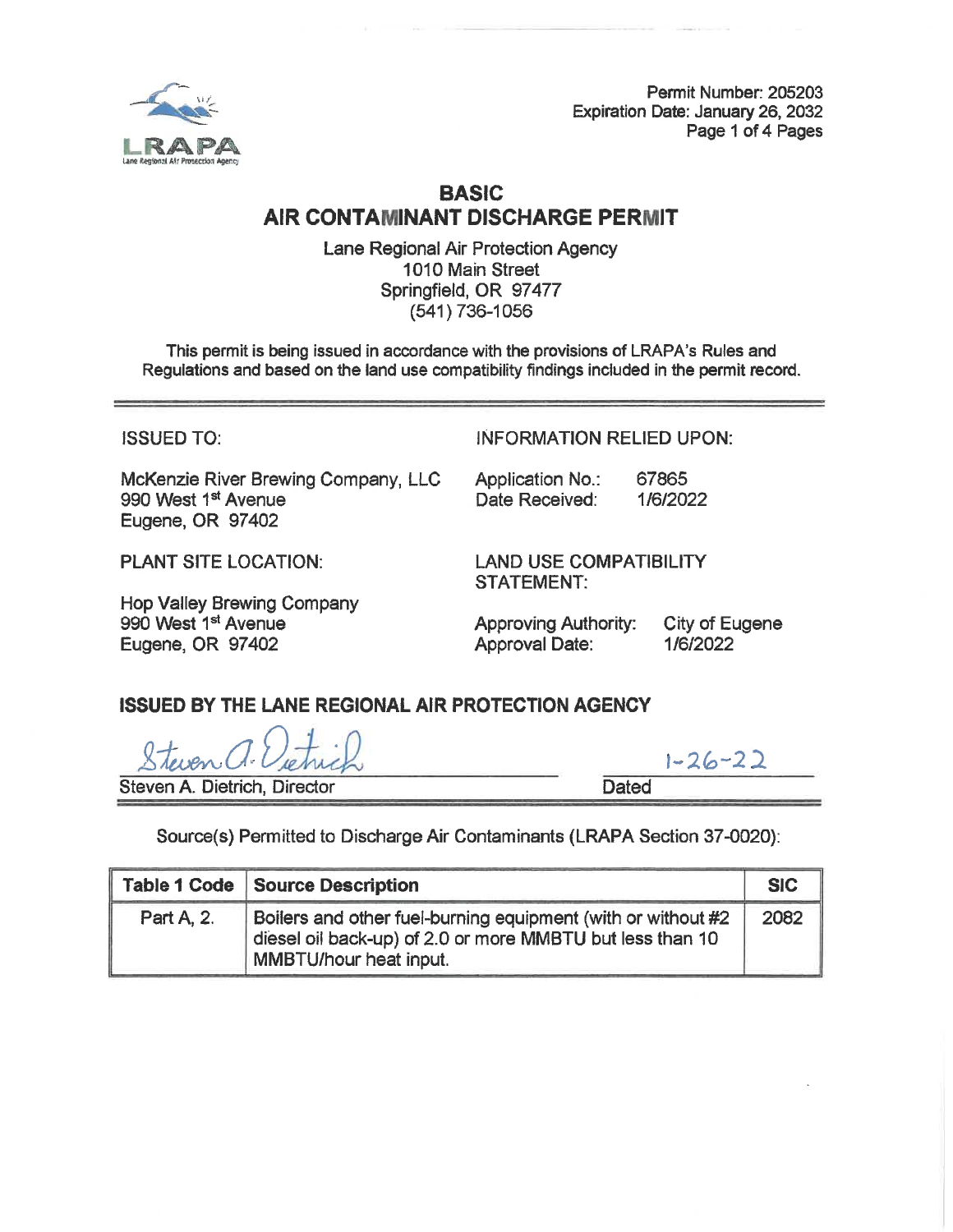Pennit Number: 205203 Expiration Date: January 26, 2032 Page 2 of 4 Pages

# 1.0 STATEMENT OF PURPOSE

**1.1 Permitted Activities**  The permittee is allowed to discharge air contaminants from processes and activities related to the air contaminant source(s) listed on the first page of this permit until this permit expires, is modified, revoked or rescinded as long as the permittee complies with the conditions of this permit.

#### 2.0 GENERAL EMISSION STANDARDS AND LIMITS

- **2.1 Visible emission limits** Emissions from any air contaminant source must not equal or exceed 20% opacity for a period aggregating more than 3 minutes in any one hour. "Opacity" means the degree to which emissions, excluding uncombined water, reduce transmission of light and obscure the view of an object in the background. [LRAPA 32-010]
- 2.2 **Particulate Matter Weight Standards** - **New Combustion Sources**  Particulate matter emissions from any air contaminant source must not exceed 0.10 grains per dry standard cubic foot, adjusted to 50 percent excess air for fuel burning equipment that burns fuels other than wood. [LRAPA 32-  $030(1)$ ]
- 2.3 **Particulate Emission Limitations for Sources Other**  Particulate matter emissions from any air contaminant source must not exceed 0.10 grains per dry standard cubic foot. [LRAPA 32-015(2)(b)]
	- **Than Fuel Burning Equipment**
- 2.4 **Process Weight Emission Limitation**  The permittee must not cause, suffer, allow, or permit the emissions of particulate matter in any one hour from any process in excess of the amount shown in LRAPA Section 32-8010, for the process weight rate allocated to such process. [LRAPA 32-045]
- **2.5 Particulate Matter Fallout**  The permittee must not cause or permit the emission of particulate matter larger than 250 microns in size at sufficient duration or quantity as to create an observable deposition upon the real property of another person. [LRAPA 32-055]
- **2.6 Nuisance and Odors**  The permittee must not cause or allow air contaminants from any source subject to regulation by LRAPA to cause a nuisance. Nuisance conditions will be verified by LRAPA personnel. [LRAPA 49-010]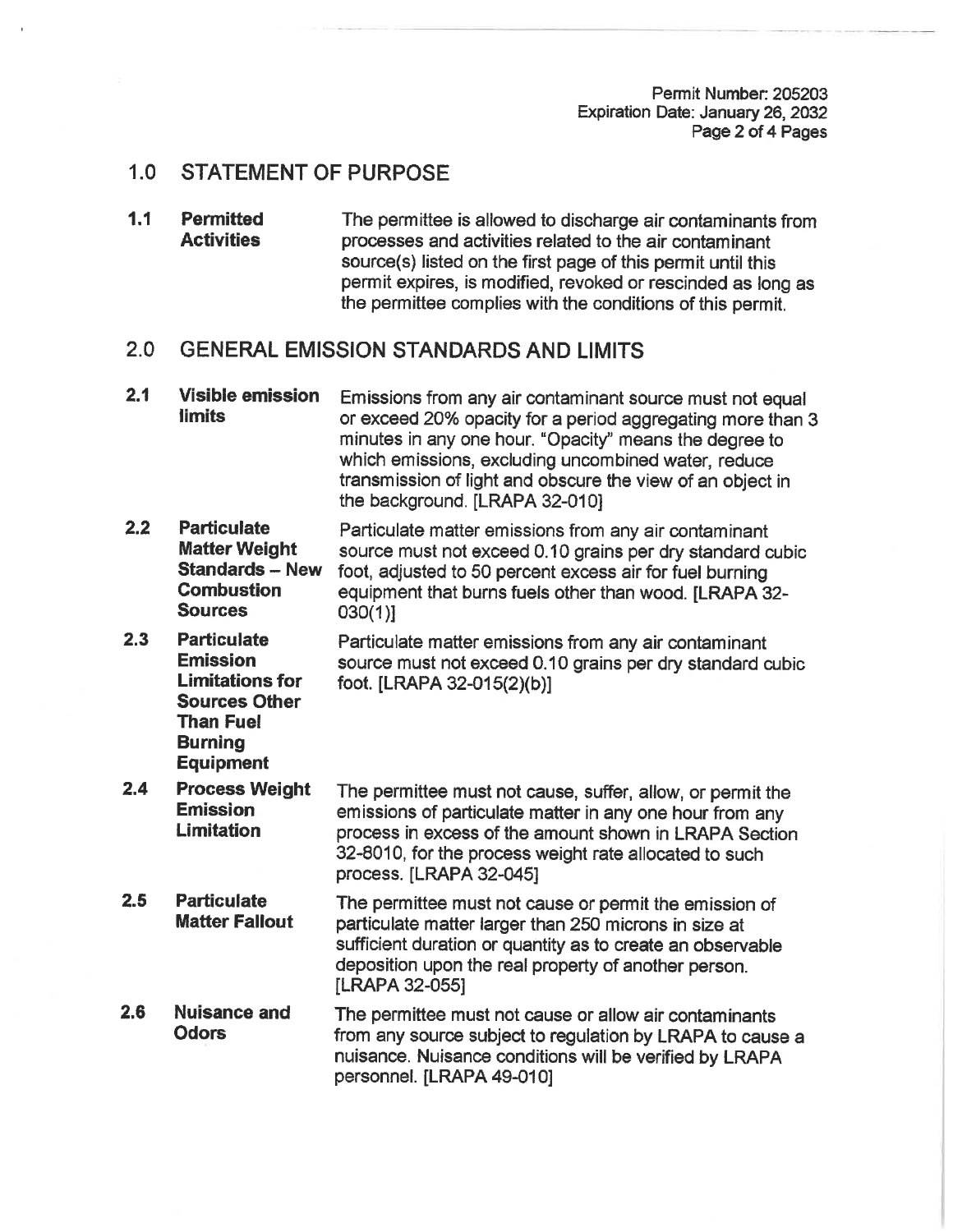Pennit Number: 205203 Expiration Date: January 26, 2032 Page 3 of 4 Pages

| 2.7 | <b>Other</b><br><b>Regulations</b>                                          | In addition to the specific requirements listed in this permit.<br>the permittee must comply with all other legal requirements<br>enforceable by LRAPA.                                                                                                                                                                                     |
|-----|-----------------------------------------------------------------------------|---------------------------------------------------------------------------------------------------------------------------------------------------------------------------------------------------------------------------------------------------------------------------------------------------------------------------------------------|
| 3.0 |                                                                             | RECORDKEEPING AND REPORTING REQUIREMENTS                                                                                                                                                                                                                                                                                                    |
| 3.1 | <b>Records</b>                                                              | The permittee must maintain records of the information<br>identified in Condition 3.2 for at least five (5) years from the<br>date of the record. [LRAPA 34-016(5)]                                                                                                                                                                         |
| 3.2 | <b>Reports</b>                                                              | The permittee is required to report to LRAPA by February<br>15 <sup>th</sup> of each year the following information: [LRAPA 37-<br>0056(3)(c)                                                                                                                                                                                               |
|     |                                                                             | The total amount of natural gas combusted by the<br>a.<br>facility, in therms or million cubic feet, during the<br>previous calendar year.                                                                                                                                                                                                  |
| 3.3 | <b>Permit Renewal</b>                                                       | An application to renew the existing permit is due by no later<br>than 30 days prior to the expiration date of a Basic ACDP.<br>[LRAPA 37-0040(2)(b)(A)]                                                                                                                                                                                    |
| 3.4 | <b>Construction or</b><br><b>Modification</b><br><b>Notices</b>             | The permittee must notify LRAPA before adding new or<br>modifying existing equipment to the extent that process<br>equipment is substantially changed or added to, or<br>emissions are significantly changed or increased. [LRAPA<br>34-0341                                                                                                |
| 3.5 | <b>Notice of</b><br><b>Change of</b><br>Ownership or<br><b>Company Name</b> | The permittee must promptly notify LRAPA of any change of<br>mailing address, company name, or plant ownership. The<br>permit will expire 60 days after a change in the legal entity<br>owning/operating the facility unless application, with<br>appropriate fees, is made to transfer the permit to the new<br>entity. [LRAPA 37-0030(4)] |
| 3.6 | <b>Where to Send</b><br><b>Reports and</b><br><b>Notices</b>                | The reports and notices, with the permit number prominently<br>displayed, must be sent to the LRAPA office identified on<br>the cover page of the permit.                                                                                                                                                                                   |
| 4.0 | <b>FEES</b>                                                                 |                                                                                                                                                                                                                                                                                                                                             |
| 4.1 | <b>Fees</b>                                                                 | The Annual Fees specified in LRAPA Section 37-8020,<br>Table 2, Part 2 and Part 3 for a Basic ACDP are due on<br><b>December 1</b> of each year this permit is in effect. An invoice<br>indicating the amount, as determined by LRAPA                                                                                                       |

regulations, will be mailed prior to the above date.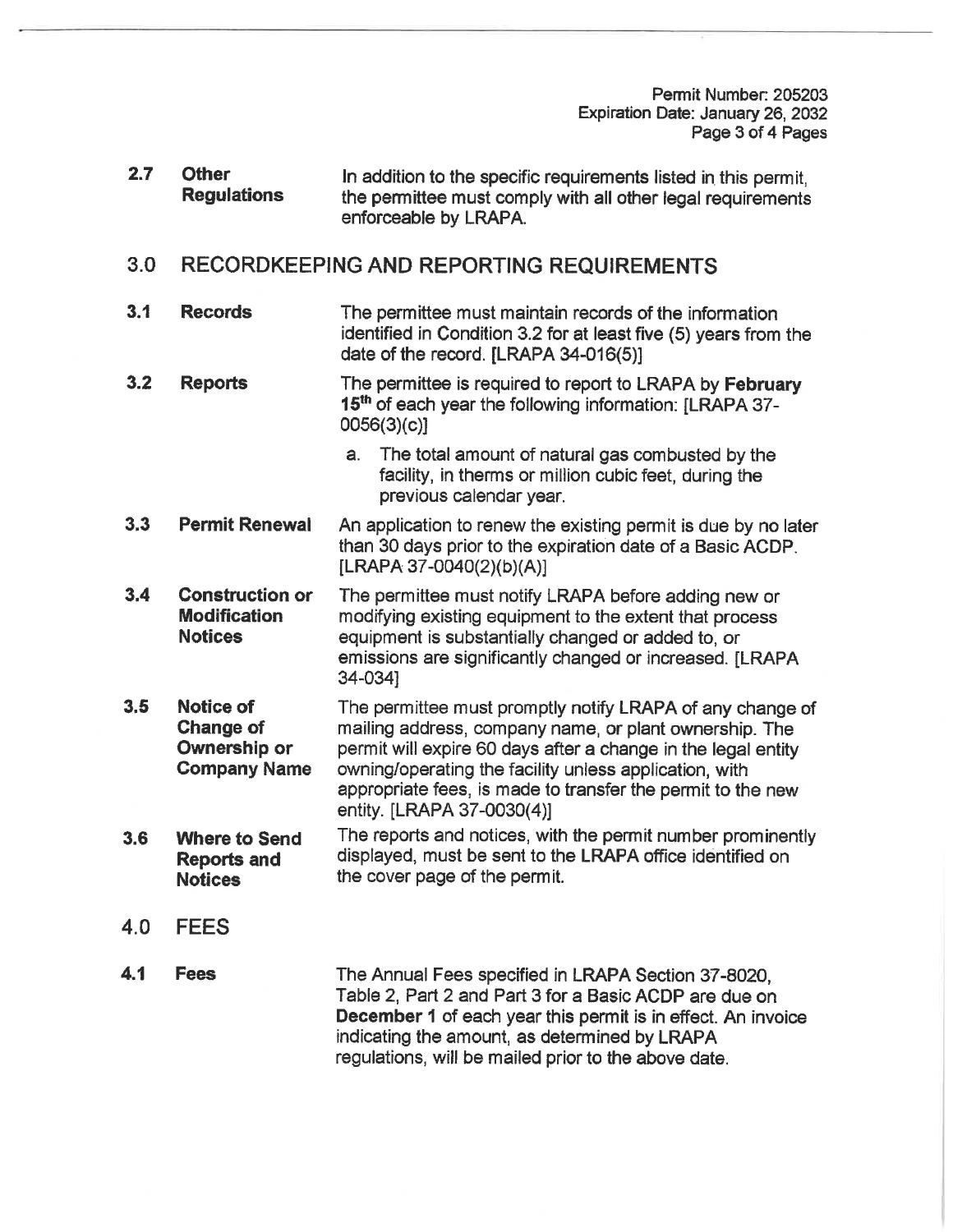# 5.0 GENERAL CONDITIONS

| 5.1 | <b>Masking of</b><br><b>Emissions</b> | The permittee must not cause or permit the installation of<br>any device or use any means designed to mask the<br>emissions of an air contaminant that causes or is likely to<br>cause detriment to health, safety, or welfare of any person<br>or otherwise violate any other regulation or requirement.<br>[LRAPA 32-050]                                                                                     |
|-----|---------------------------------------|-----------------------------------------------------------------------------------------------------------------------------------------------------------------------------------------------------------------------------------------------------------------------------------------------------------------------------------------------------------------------------------------------------------------|
| 5.2 | <b>Outdoor Burning</b>                | The permittee may not conduct any outdoor burning except<br>as allowed by LRAPA Title 47.                                                                                                                                                                                                                                                                                                                       |
| 5.3 | <b>Asbestos</b>                       | The permittee must comply with the asbestos abatement<br>requirements in LRAPA Title 43 for all activities involving<br>asbestos-containing materials, including, but not limited to,<br>demolition, renovation, repair, construction, and<br>maintenance must be performed by persons certified for<br>asbestos abatement projects.                                                                            |
| 5.4 | <b>Permit</b><br><b>Availability</b>  | The permittee must have a copy of the permit available at<br>the facility at all times. [LRAPA 37-0020(3)]                                                                                                                                                                                                                                                                                                      |
| 5.5 | <b>LRAPA</b><br>Inspections           | The permittee must allow the LRAPA's representatives<br>access to the plant site and pertinent records at all<br>reasonable times for the purposes of performing<br>inspections, surveys, collecting samples, obtaining data,<br>reviewing and copying air contaminant emissions discharge<br>records and conducting all necessary functions related to<br>this permit in accordance with ORS 468.095 and LRAPA |

Section 13-020. [ORS 468.095(1) and LRAPA 13-020(1)(h)]

privileges, nor does it authorize any injury to private property or any invasion of personal rights, nor any

infringement of federal, state, or local laws or regulations.

**5.8 LRAPA Contact** Call the LRAPA office in Springfield at ( 541) 736-1056.

**Revocation** LRAPA Section 37-0082.

**5.7 Permit This permit is subject to revocation for cause as provided in** 

**5.6 Legal** The issuance of this permit does not convey any property

**Disclaimers** rights in either real or personal property, or any exclusive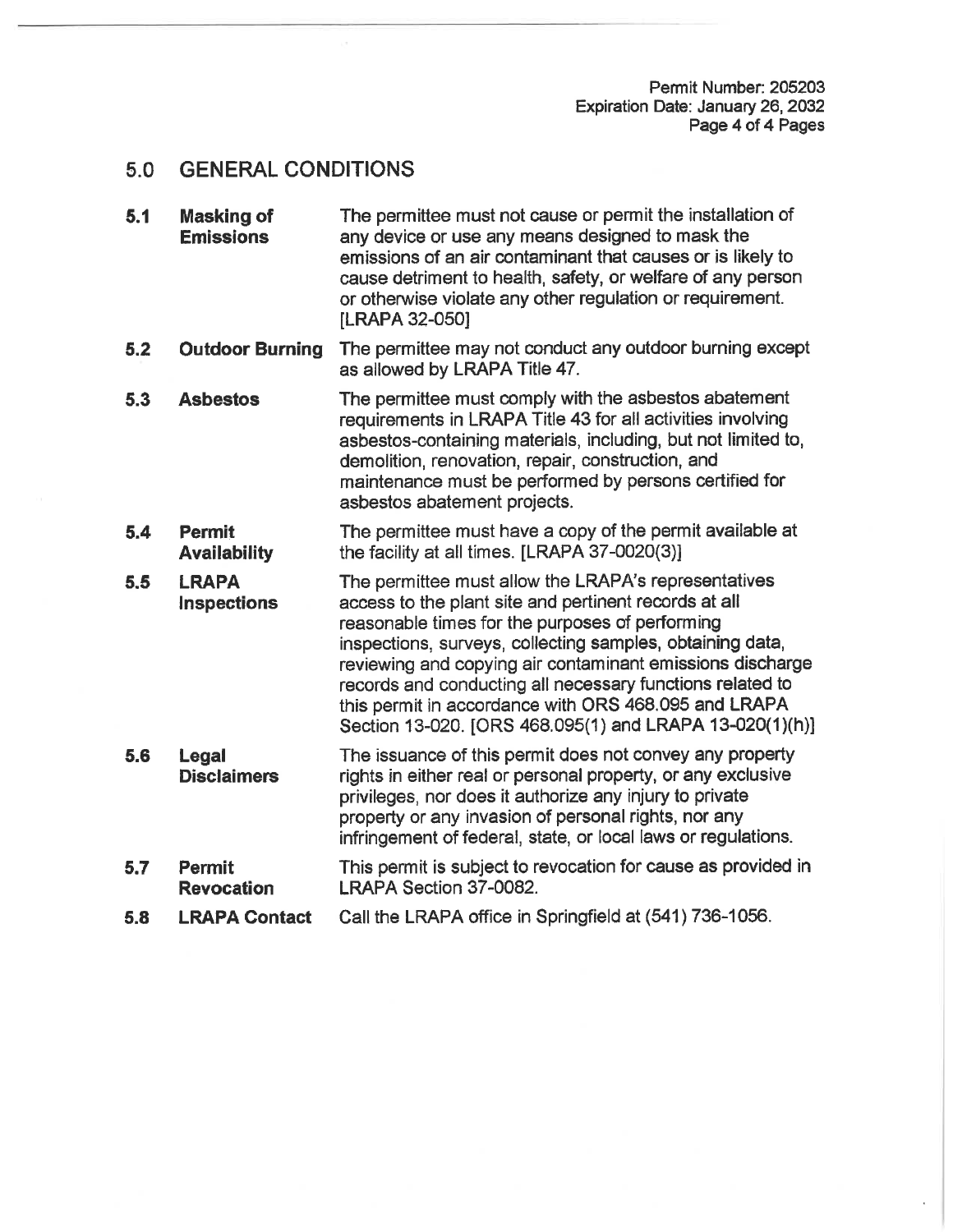

Lane Regional Air Protection Agency

# **BASIC AIR CONTAMINANT DISCHARGE PERMIT REVIEW REPORT**

McKenzie River Brewing Company, LLC (dba Hop Valley Brewing Company) 990 West 1st Avenue Eugene, OR 97402 (541) 485-2337 https://www.hopvalleybrewing.com/

| <b>Reports</b> |             |                            |             |               |                      |  |
|----------------|-------------|----------------------------|-------------|---------------|----------------------|--|
| Annual         | Semi-annual | <b>Excess</b><br>Emissions | <b>NSPS</b> | <b>NESHAP</b> | <b>Public Notice</b> |  |
| Feb 15         | NA          | NA                         | NA          | NA            |                      |  |

- 1. The proposed permit is an initial permit for an existing facility constructed in 2013 at 990 West 1<sup>st</sup> Avenue in Eugene, Oregon.
- 2. The permittee operates a brewery operation. The primary industrial classifications for this facility are SIC Code 2082 - Malt Beverages and NAICS Code 312120 - Breweries.
- 3. The significant emission units at this facility include one (1) natural-gas fired boiler with a maximum heat input rating of 6.3 MM Btu per hour.
- 4. This facility qualifies for a Basic ACDP because the facility consists of individual fuel burning equipment that has a maximum heat input rating of 2.0 or more MMBtu per hour but less than 10 MMBtu per hour.
- 5. The facility is not subject to any New Source Performance Standard (NSPS)
- 6. The facility is an area source of federal hazardous air pollutants. The facility is not subject to any area or major source National Emission Standards for Hazardous Air Pollutants (NESHAP), including 40 CFR 63 subpart JJJJJJ (6J) - National Emission Standards for Hazardous Air Pollutants for Industrial, Commercial, and Institutional Boilers.
- 7. The facility is located in an area that has been designated attainment/unclassified for  $PM_{2.5}$ , ozone (VOC), NO<sub>2</sub>, SO<sub>2</sub>, Pb and a maintenance area for CO and  $PM_{10}$ .
- 8. LRAPA has determined that sources that qualify for a Basic ACDP will not have significant emissions. In most cases, the emissions will not exceed 5 tons of PM or  $PM_{10}$ or 10 tons of any other pollutant. Therefore, the Basic ACDP does not include Plant Site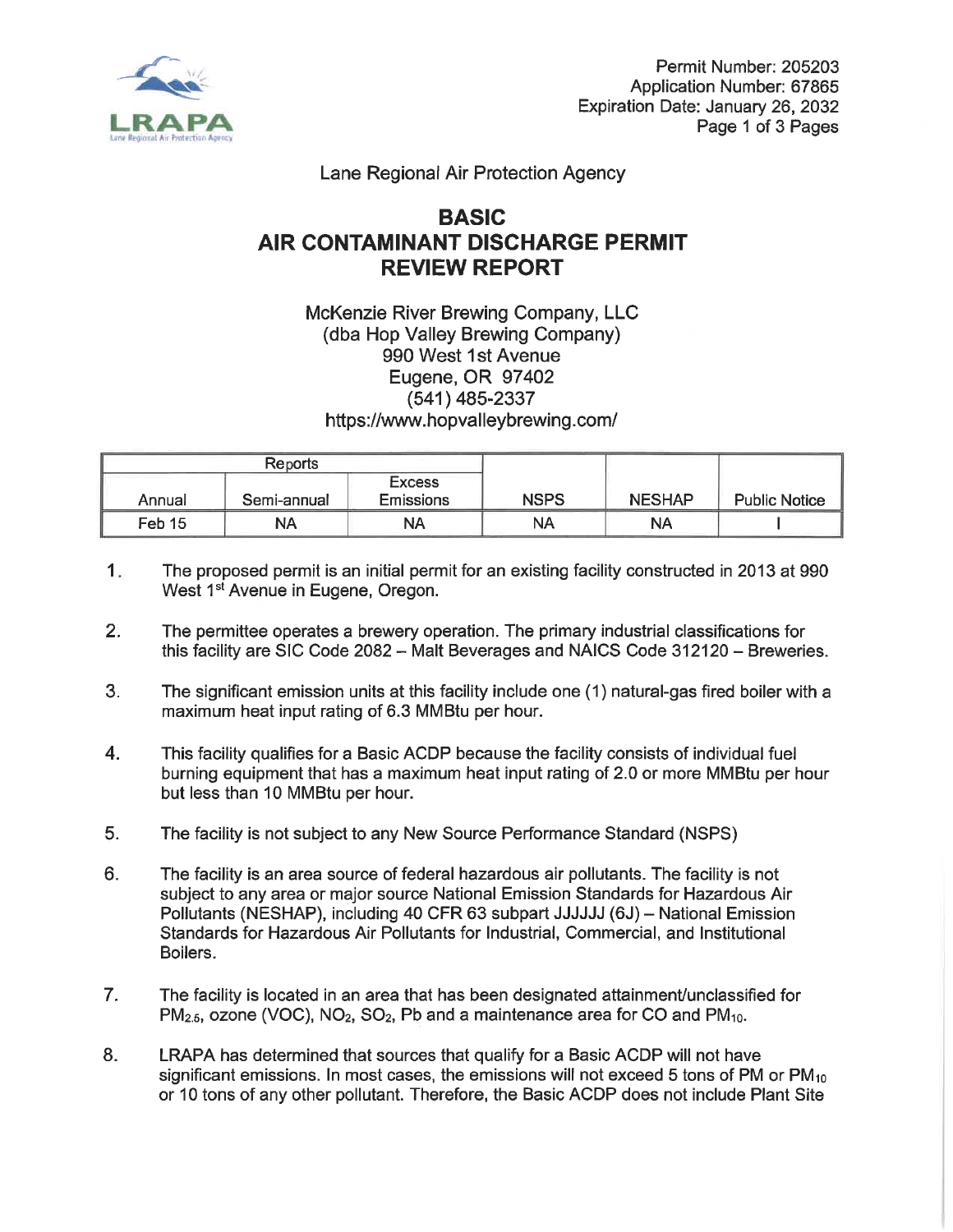Permit Number: 205203 Application Number: 67865 Expiration Date: January 26, 2032 Page 2 of 3

Emission Limits and it is not necessary to estimate emissions for each individual source.

9. Pursuant to LRAPA Subsection 37-0056(4), issuance of a new or renewed Basic Air Contaminant Discharge Permit requires public notice in accordance with LRAPA Paragraph 31-0030(3)(a). Therefore, there will be no prior notice or public participation. However, LRAPA will maintain a list of all permit actions processed under Category I and make the list available for public review.

JJW/rr 01/25/2022